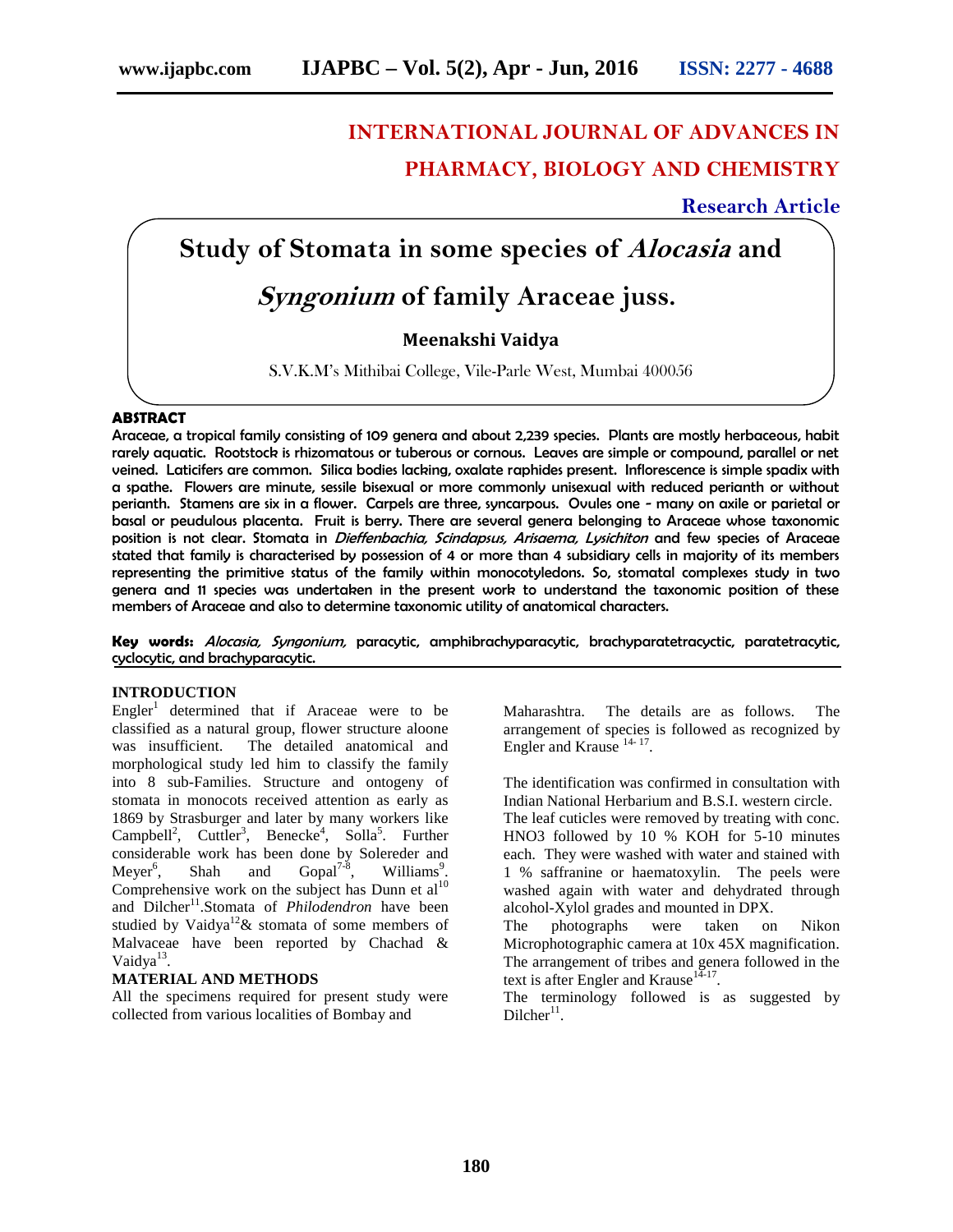| S. No | Genus     | <b>Species</b>         | <b>Locality</b>         |
|-------|-----------|------------------------|-------------------------|
| 1.    | Alocasia  | amazonica              | Bandra                  |
| 2.    | Alocasia  | chelsonii              | Bhavan's College garden |
| 3.    | Alocasia  | lowii                  | Panvel                  |
| 4.    | Alocasia  | macrorhiza             | Bhavan's College garden |
| 5.    | Alocasia  | zebrina                | Bhavan's College garden |
| 6.    | Syngonium | auritum-fantasy        | Bandra                  |
| 7.    | Syngonium | hoffmannii             | Bandra                  |
| 8.    | Syngonium | podophyllum            | Bandra                  |
| 9.    | Syngonium | podophyllum-artovirens | Bandra                  |
| 10.   | Syngonium | ruth-fraser            | Bandra                  |
| 11.   | Syngonium | xanthophilum           | Bandra                  |
|       |           |                        |                         |

#### **OBSERVATIONS**

- 1. *Alocasia amazonica*( Fig. 1) Stomata are brachyparacytic and amphibrachyparacytic. Guard cells are kidney shaped with thick inner and outer ledge. Subsidiary cells are semicircular in shape and flank the sides of the guard cells and with thin wall. epidermal cells are irregular in shape with thin walls. Cell contents are prominent.
- 2. *Alocasia chelsonii*(Fig. 2)
	- Stomata are brachyparacytic and amphibrachyparacytic. Guard cells are kidney shaped with thick inner and outer ledge. Subsidiary cells are semicircular in shape and flank the sides of the guard cells and with thin walls. Epidermal cells quadrangular, pentagonal and hexagonal with thick walls.
- 3. *Alocasia lowii* (Fig. 3)

Stomata are brachyparatetracytic. Guard cells are kidney-shaped with thick inner and outer ledge. Lateral and polar subsidiary cells are almost rectangular in shape with +- thick walls. Epidermal cells are wavy in outline and irregular in shape with thick walls. Cell contents are prominent.

4. *Alocasia macrorhiza* (Fig. 4)

Stomata are paracytic and paratetracytic. Guard cells are kiendy-shaped with thick inner and thin outer ledge. In paracytic type subsidiary cells are semicircular in shape and in paratetracytic the polar cells are almost quadrangular in shape and

lateral cells are semilunar with thick walls. Epidermal cells are wavy in outline with thin walls.

5. *Alocasia zebrina* (Fig. 5)

Stomata are paracytic. Guard cells are kidney shaped with thick inner and outer ledge. Subsidiary cells are almost rectangular with thick walls. Epidermal cell walls are wavy in outline with thick walls. Cell contents are prominent.

6. *Syngoniumauritum fantasy* (Fig. 6)

Stomata are brachyparatetracytic and cyclocytic. Guard cells are kidney-shaped with thick inner and thin outer ledge. Lateral subsidiary cells are almost rectangular while polar subsidiary cells are also almost rectangular with thick walls. Epidermal cells are quadrangular, pentagonal and hexagonal with thick walls. Cell contents are prominent.

7. *Syngonium hoffmannii* (Fig. 7)

Stomata are paratetracytic. Guard cells are kidney-shaped with thick inner and thin outer ledge. Lateral and polar subsidiary cells are almost rectangular with thick walls. Epidermal cells are irregular and polygonal with thick walls. Cell contents are prominent.

8. *Syngonium podophyllum* (Fig. 8) Stomata are paratetracytic. kidney-shaped with thick inner and thin outer ledge. Subsidiary cells are almost rectangular with thick walls. Epidermal cells are pengatonal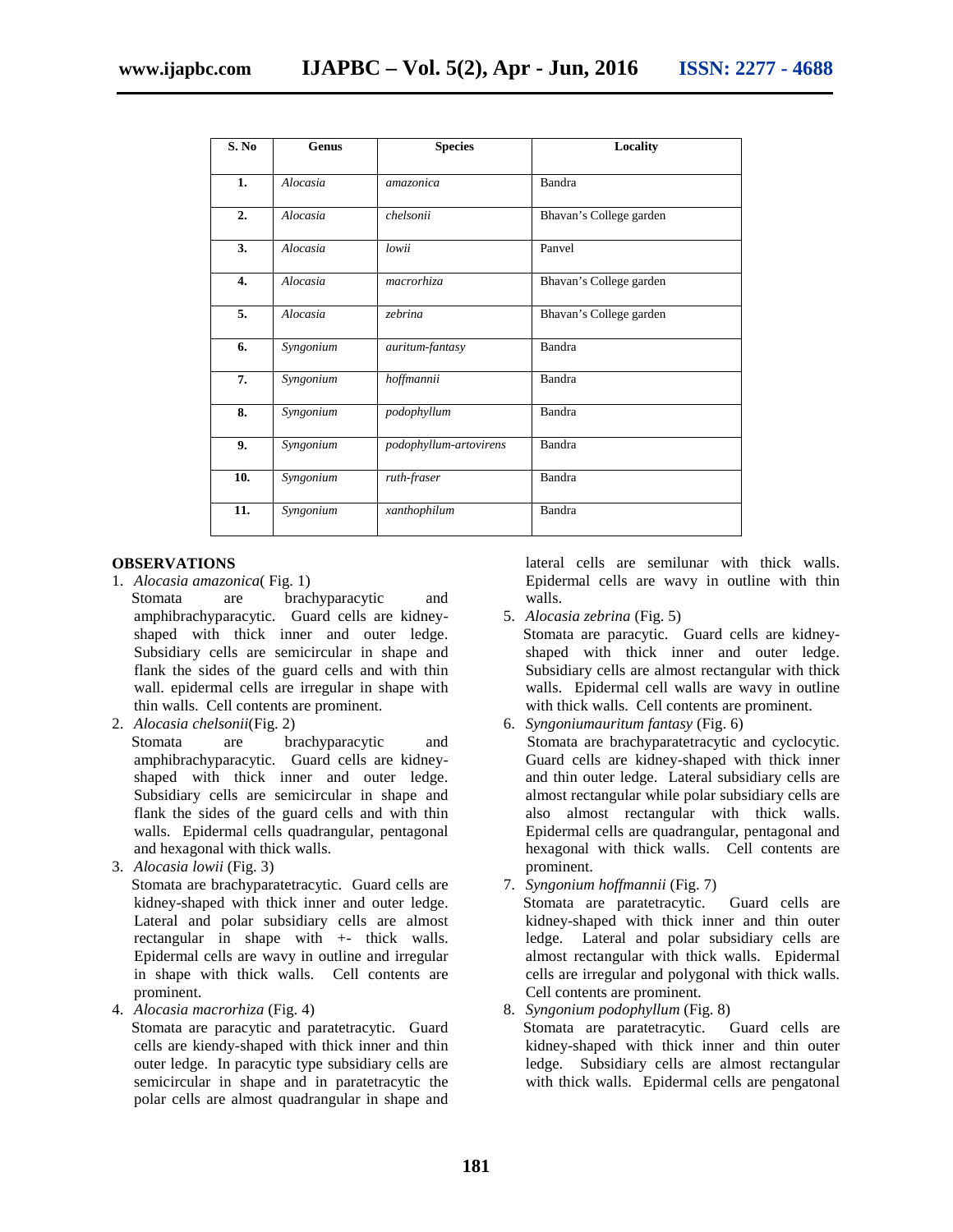and hexagonal with thick walls. Cell contents are prominent.

- 9. *Syngonium podophyllumatrovirens* (Fig. 9) Stomata are paratetracytic. Guard cells are kidney-shaped with thick inner and thin outer ledge. Subsidiary cells are almost semicircular in shape with thick walls. Epidermal cells are ledge. Subsidiary cells are almost semicircular in<br>shape with thick walls. Epidermal cells are<br>irregularly polygonal with thick walls. Cell contents are prominent. hexagonal with thick walls. Cell contents are<br>ninent.<br>*gonium podophyllumatrovirens* (Fig. 9)<br>paratetracytic. Guard cells are<br>ey-shaped with thick inner and thin outer
- 10. *Syngonium ruth*-*Fraser* (Fig. 10) Stomata are paratetracytic. Syngonium ruth-Fraser (Fig. 10)<br>Stomata are paratetracytic. Guard cells are<br>kidney-shaped with thick inner and thin outer ledge. Subsidiary cells are elongated and rounded ledge. Subsidiary cells are elongated and rounded<br>with thick walls. Epidermal cells are pengatonal and hexagonal with thick walls. Cell contents are prominent.
- 11. *Syngonium podophyllumzanthophilum* (Fig. 11) Stomata are paratetracytic. Guard cells are kidney-shaped with thick inner and outer ledge. Subsidiary cells are semicircular in shape with thin walls. Epidermal cells are quadrangular, pentagonal and hexagonal with thick walls. Cell contents are prominent. and hexagonal with thick walls. Cell content<br>prominent.<br>Syngonium podophyllumzanthophilum (Fig. 1<br>Stomata are paratetracytic. Guard cells<br>kidney-shaped with thick inner and outer le<br>Subsidiary cells are semicircular in sha

#### **RESULT & DISCUSSION &**

Tribe : Steudenerinae Sub-tribe : Alocasinae

|  | Genus : Alocasia |  |
|--|------------------|--|
|--|------------------|--|

- *A. zebrina* paracytic paracytic*A. amazonica* amphibrachyparacytic & brachyparacytic
- brachyparacytic

*A. chelsonii* amphibrachyparacytic &



*Alocasia amazonica Alocasia chelsonii*

| hexagonal with thick walls. Cell contents are   | brachyparatetracyctic<br>lowii<br>A.                  |  |
|-------------------------------------------------|-------------------------------------------------------|--|
| minent.                                         | paracytic&paratetracytic<br>A.<br>macrorhiza          |  |
| gonium podophyllumatrovirens (Fig. 9)           | Tribe: Syngonieae                                     |  |
| mata are paratetracytic.<br>Guard cells are     | Genus: Syngonium                                      |  |
| ney-shaped with thick inner and thin outer      | S. auritum fantasy<br>brachyparatetracytic<br>&       |  |
| ge. Subsidiary cells are almost semicircular in | cyclocytic                                            |  |
| pe with thick walls. Epidermal cells are        | S. Hoffmannii<br>paratetracytic                       |  |
| gularly polygonal with thick walls. Cell        | S. podophyllum<br>paratetracytic                      |  |
| tents are prominent.                            | S. podophyllumatrovirens paratetracytic               |  |
| gonium ruth-Fraser (Fig. 10)                    | S. Ruth Fraser<br>paratetracytic                      |  |
| mata are paratetracytic. Guard cells are        | S. xanthophilum paratetracytic                        |  |
| ney-shaped with thick inner and thin outer      | Sub-tribe<br>Alocasinae<br>shows<br>paracytic.        |  |
| ge. Subsidiary cells are elongated and rounded  | brachyparacytic,<br>amphibrachyparacytic,             |  |
| n thick walls. Epidermal cells are pengatonal   | of stomata.<br>brachyparatetracytic<br>type<br>Tribe  |  |
| hexagonal with thick walls. Cell contents are   | Syngaonieae has brachyparatetracytic and cyclocytic   |  |
| minent.                                         | to paratetracytic type of stomata.                    |  |
| gonium podophyllumzanthophilum (Fig. 11)        |                                                       |  |
| nata are paratetracytic. Guard cells are        | <b>CONCLUSION</b>                                     |  |
| ney-shaped with thick inner and outer ledge.    | The present work includes 11 species of which 1       |  |
| sidiary cells are semicircular in shape with    | species is paracytic, 5 species are paratetracytic, 1 |  |
| walls. Epidermal cells are quadrangular,        | species is brachyparatetracytic, 2 species are        |  |
| tagonal and hexagonal with thick walls. Cell    | brachyparacytic and amphibrachyparacytic, 1 species   |  |
| tents are prominent.                            | is brachyparatetracytic and cyclocytic, 1 species is  |  |
|                                                 | paracytic & paratetracytic.<br>In majority of the     |  |
| <b>LT &amp; DISCUSSION</b>                      | species subsidiary cell number is 2, sometimes 4-6.   |  |
| Steudenerinae                                   | The non-fixity of the stomatal type may itself be     |  |
| be: Alocasinae                                  | taken as an indicator of primitive condition of the   |  |
| : Alocasia                                      | family                                                |  |
| zebrina<br>paracytic                            |                                                       |  |
| amphibrachyparacytic &<br>amazonica             | <b>ACKNOWLEDGEMENT</b>                                |  |
| brachyparacytic                                 | The author is grateful to Dr. R.H. Shete for his      |  |
| chelsonii<br>amphibrachyparacytic<br>&          | valuable guidance in the completion of this work.     |  |

#### **CONCLUSION**

#### **ACKNOWLEDGEMENT**



**Fig. 1 Fig. 2 Fig. 2**Alocasia chelsonii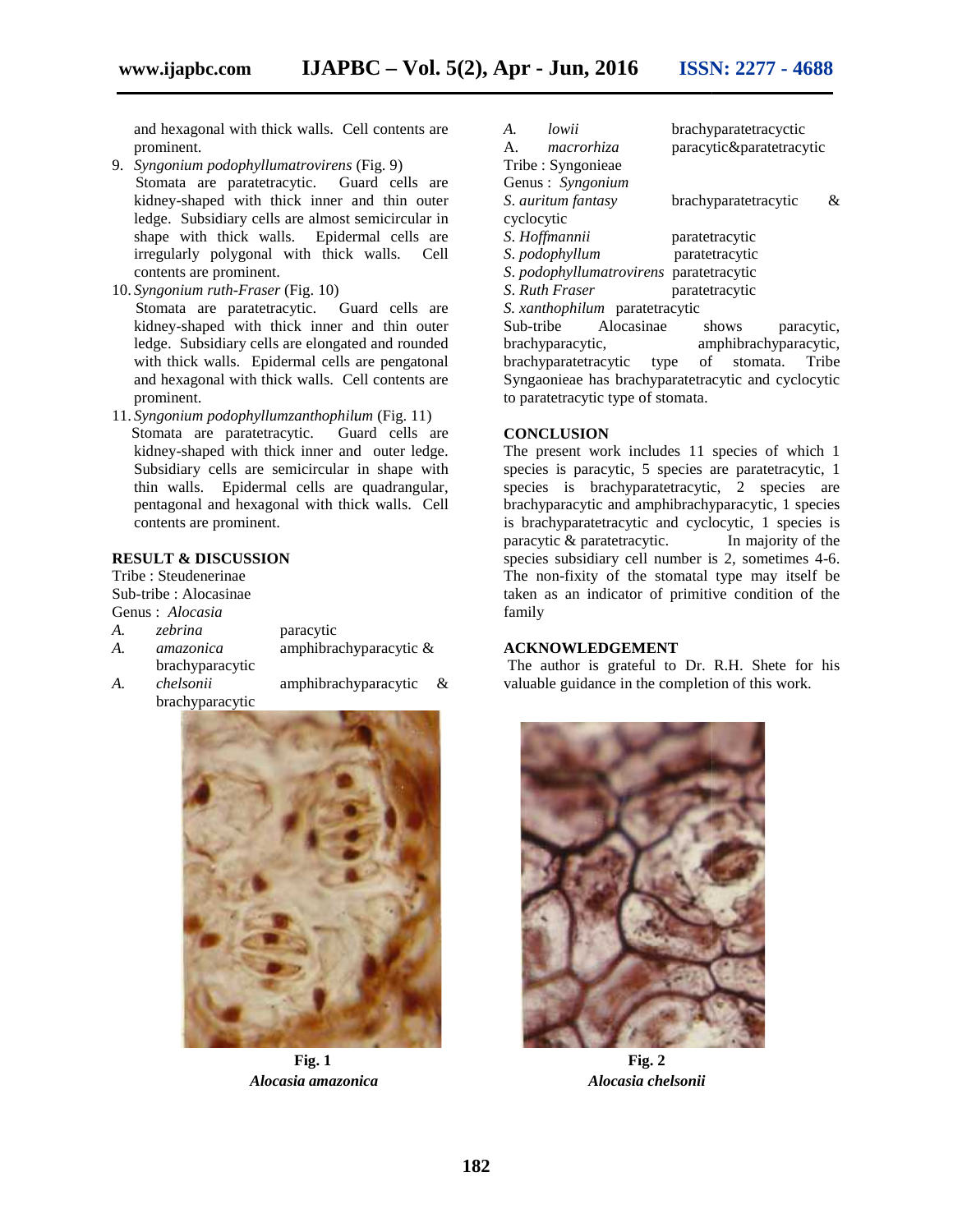



**Fig. 3 Fig. 4** *Alocasi alawii Alocasia macrorhiza Alocasia*





**Fig. 5 Fig. 6** *Alocasia zebrina Syngoniumauritum fantasy Syngoniumauritum*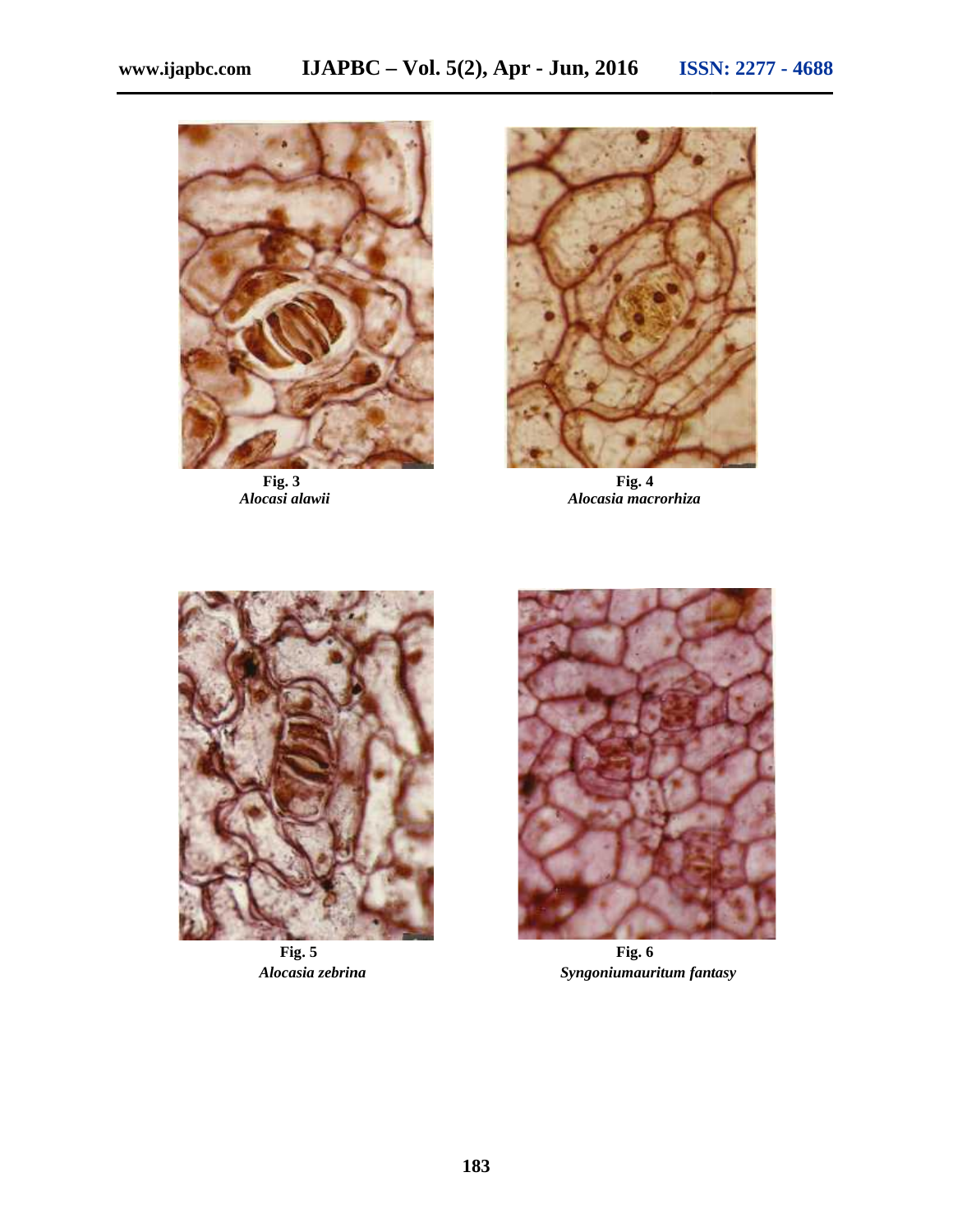



**Fig. 7 Fig. 8** *Syngonium hoffmannii Syngonium podophyllum hoffmannii*



*Syngonium podophyllumatrovirens Syngonium ruth***-***Fraser*



**Fig. 9 Fig. 10 10**